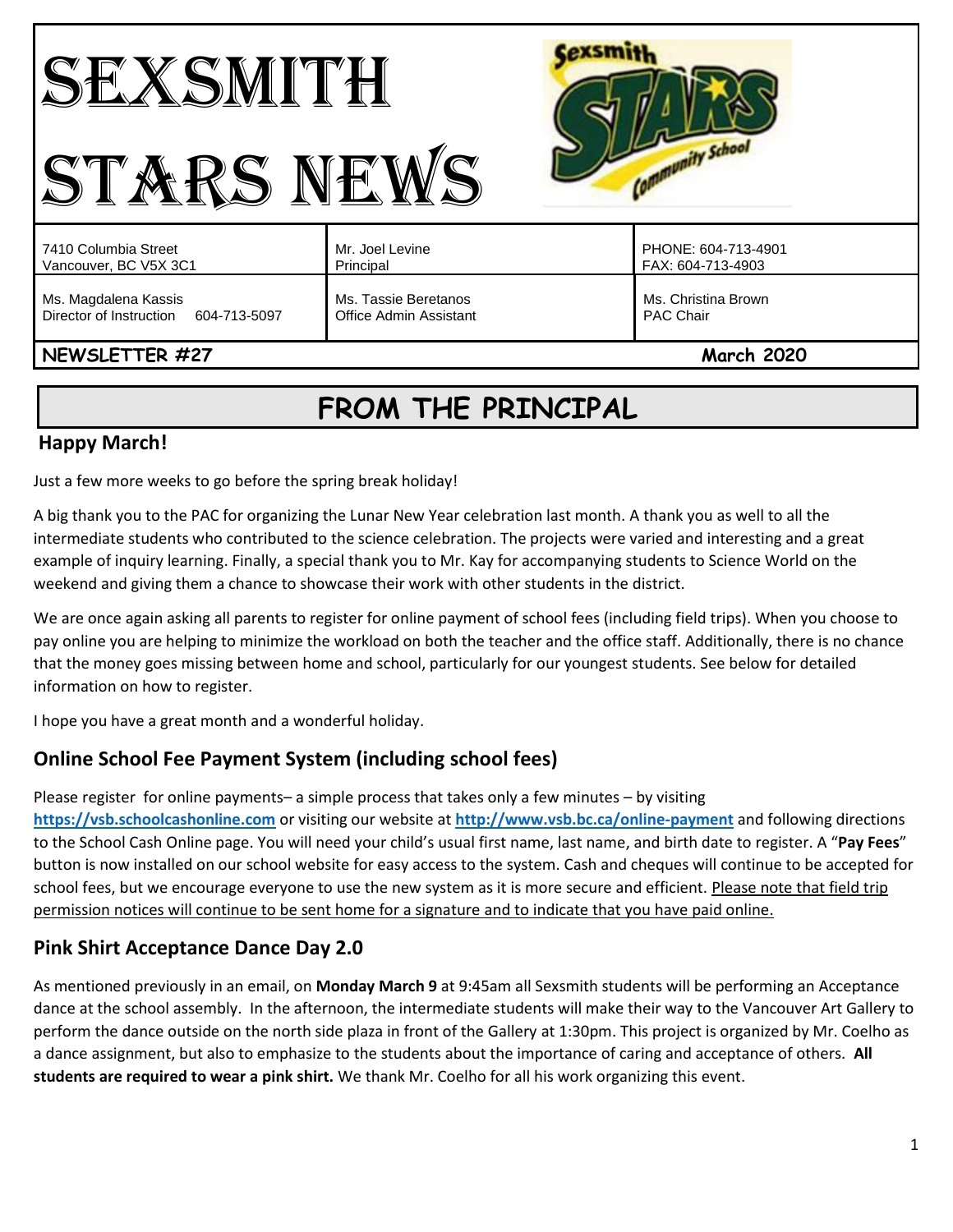# **Pick Up and Drop Off Concerns**



Check out this link for an explanation of the rules for no parking in school zones.

#### <https://vancouver.ca/streets-transportation/school-zones.aspx>

#### **Please note that as of 2020 parking fines have doubled in school zones.**

1. There is NO parking on 59<sup>th</sup> avenue in front of the school between 8:00am – 5:00pm on school days. Parents who violate this rule are forcing other parents to stop in the middle of 59<sup>th</sup> avenue to pick up or drop off students creating a dangerous situation where children need to exit vehicles into oncoming traffic and run between cars. Parents are allowed to drop off and pick up their children but they are not allowed to park and leave their vehicle unattended.

- **2. Please do not go past the roundabout adjacent to our parking lot when dropping off or picking up students and do not park in the limited spots we have available for school staff.**
- **3.** Go slow anywhere near the school and respect all parking and traffic rules.

### **ADVANCE NOTICE: "Knowledge Infusion" summer program at Henderson and Moberly**

For many years Moberly and Henderson have been hosting an in-house summer school program, known as *Knowledge Infusion* for their students. This year we would like to invite students at Trudeau and Sexsmith Elementary School to register for a FREE summer school course at either Moberly or Henderson school. Summer courses at these two schools are not being advertised in the regular summer school brochures or on the VSB website.

**At the beginning of April**, teachers will hand out registration forms to students for the Knowledge Infusion program which will offer the following courses. There is no fee for this program.

#### **Language Arts and Mathematics Grade 1-6 (Remedial)**

Students will review Language Arts and Mathematics skills taught in the 2019/2020 school year. Emphasis will be on reading, writing and basic computational skills appropriate for the child and grade level. The summer environment is motivating and enables students to be successful with their learning. Students must register in their grade level as of June 25, 2020.

#### **Getting ready for Grade 1**

Help your child get prepared for grade one! Get ready to spend some time reviewing concepts learned in the past year and learn what to expect for Grade 1. This preview course will cover concepts such as reading, writing, math, and art. This course is for children who completed Kindergarten in the 2019/2020 school year.

#### **Getting Ready for Grade 8:**

The transition from grade 7 to grade 8 is one of the most important phases of a young student's life. In this course, students will prepare themselves in learning experiences that focus on academic and social skills preparation in a new environment and long-term management for life in high school. We will also be learning to use various technologies to help organize ourselves and be prepared for the challenges ahead.

Program dates & hours:

- Dates: July  $2^{nd}$  to July 17 at both schools
- Hours: Moberly –8:40am to 12pm, Henderson 8:30am to 11:50am
- The Knowledge Infusion program at Henderson also offers an afternoon Rec program that concludes at 3pm. **Parents will need to pay a fee for this portion.**

Parents will need to fill out the registration form and submit it back to the school office.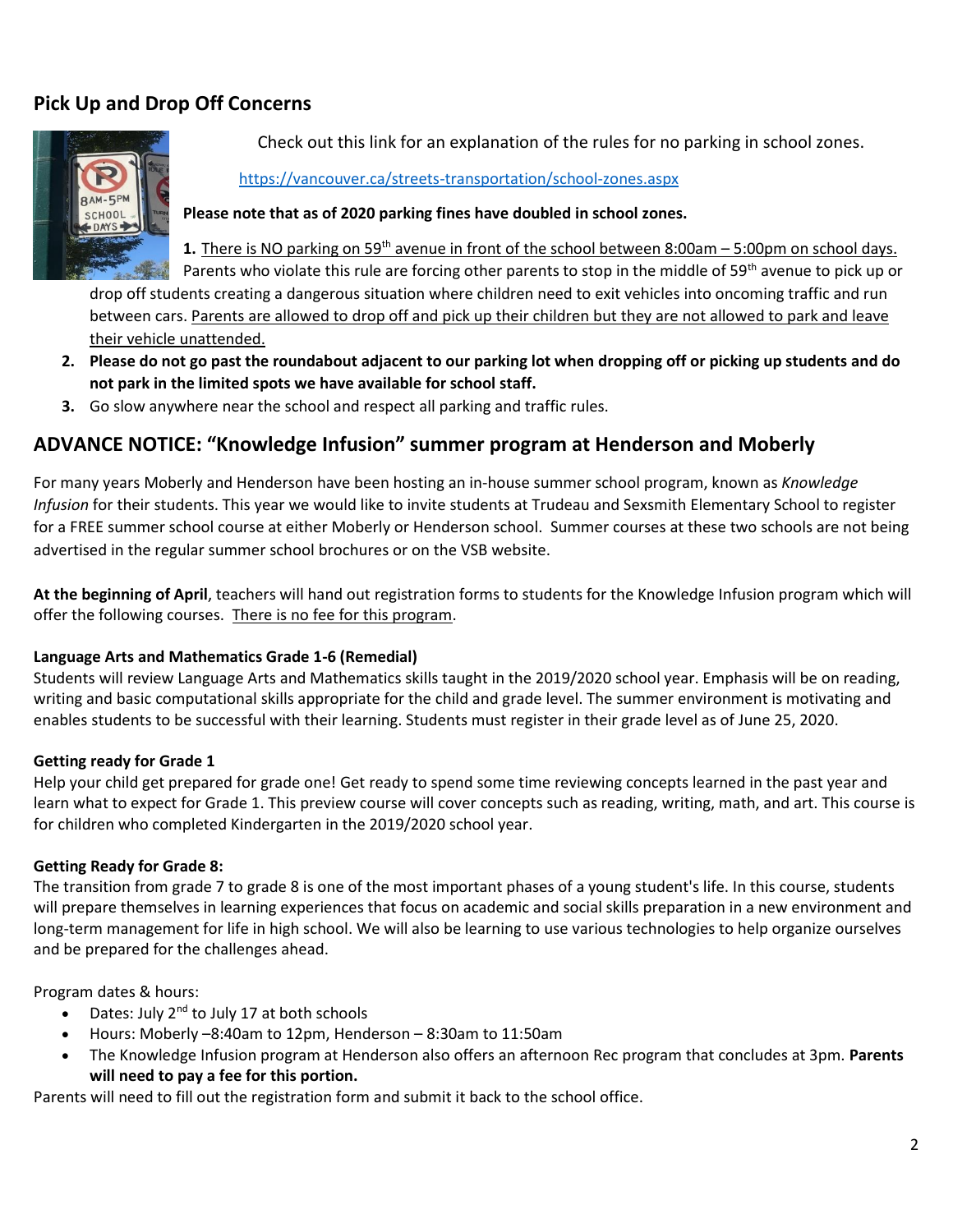# **Community Schools Team After School Spring Session Programs at Sexsmith**

**□** Totes Perfect– Monday, May 4 (1-day workshop) / 3:00 – 4:00 PM / Grade 2 – 5 / ROOM TBD / \$20

Do you want to help our city become the world's greenest city? Be part of a change and buy or sustainable tote bags. Totes Perfect Team is doing a one-day workshop for elementary students. In this workshop, you will design your own tote bags with fabric markers, paint, buttons, more. And yes, you will keep the tote bag!

 $\Box$  Art Attack– THURSDAYS / April 16 – June 11 (9 sessions) / 3:00 – 4:30 PM / Grade 1 – 3 / LIBRARY / \$75

This program is a combination of art and literacy. Students will be able to explore their creativity and make a variety of exciting projects based on a children's book. This is a fun program for younger students who love story time and to be creative. (max 10 students)

 $\Box$  Bake O'clock – FRIDAYS / April 17 – May 29 (6 sessions) / 3:00 – 4:30 PM / Grade 1 – 3 / STAFF ROOM / \$65

Join our baking program where you will prepare, design and eat delicious - but healthy! - sweet treats each week; and, you can easily make again at home! Participants will learn the fundamental baking skills such as how to use various kitchen utensils, measure ingredients, and simply how to crack an egg. (max 10 students)

□ Moresports – FRIDAYS / April 17 – June 19 (8 sessions) / GYM / \$40 No program on June 12

3:00 - 4:00 - Gr. K-1

4:00 - 5:00 - Gr. 4-7

**More details to come during promotion and brochure distribution on Thursday, April 2, 2020**..

### **PAC Gift Card Fundraiser**

**Gift cards** are the perfect gift but can also be used to pay for things that you would have used cash for **and** you can help support your child's school when you buy one!

Shop from the comfort of your home when you purchase gift cards through Fundscrip, and **Sexsmith** will receive a percentage of the gift card sale.

Choose from over 100 popular retailers like **Toys R Us**, **Gap**, **Cineplex**, **Metropolis at Metrotown** etc.

Please use this link:<https://www.fundscrip.com/Sign-Up.aspx?IID=2CBHHR>

### **Ready Set Learn at Sexsmith Tuesday April 7 @ 11:00am in the gym**

If you are 3 OR 4 years old, we would like to invite you to a special concert with singer Angela Kelman. This concert is part of our Ready Set Learn activities planned for this year. Your child will have the chance to come and spend some time in the school with some of our primary students. The concert will last approximately 45 minutes.

Information from community partners will also be made available for parents/guardians.

Hope to see you there. For more information about the artist you can visit[: https://angelakelman.com/ready-set-learn/](https://angelakelman.com/ready-set-learn/)

Please RSVP by contacting the office at 604 713-4901 or email [studentrecordssexsmith@vsb.bc.ca](mailto:studentrecordssexsmith@vsb.bc.ca)